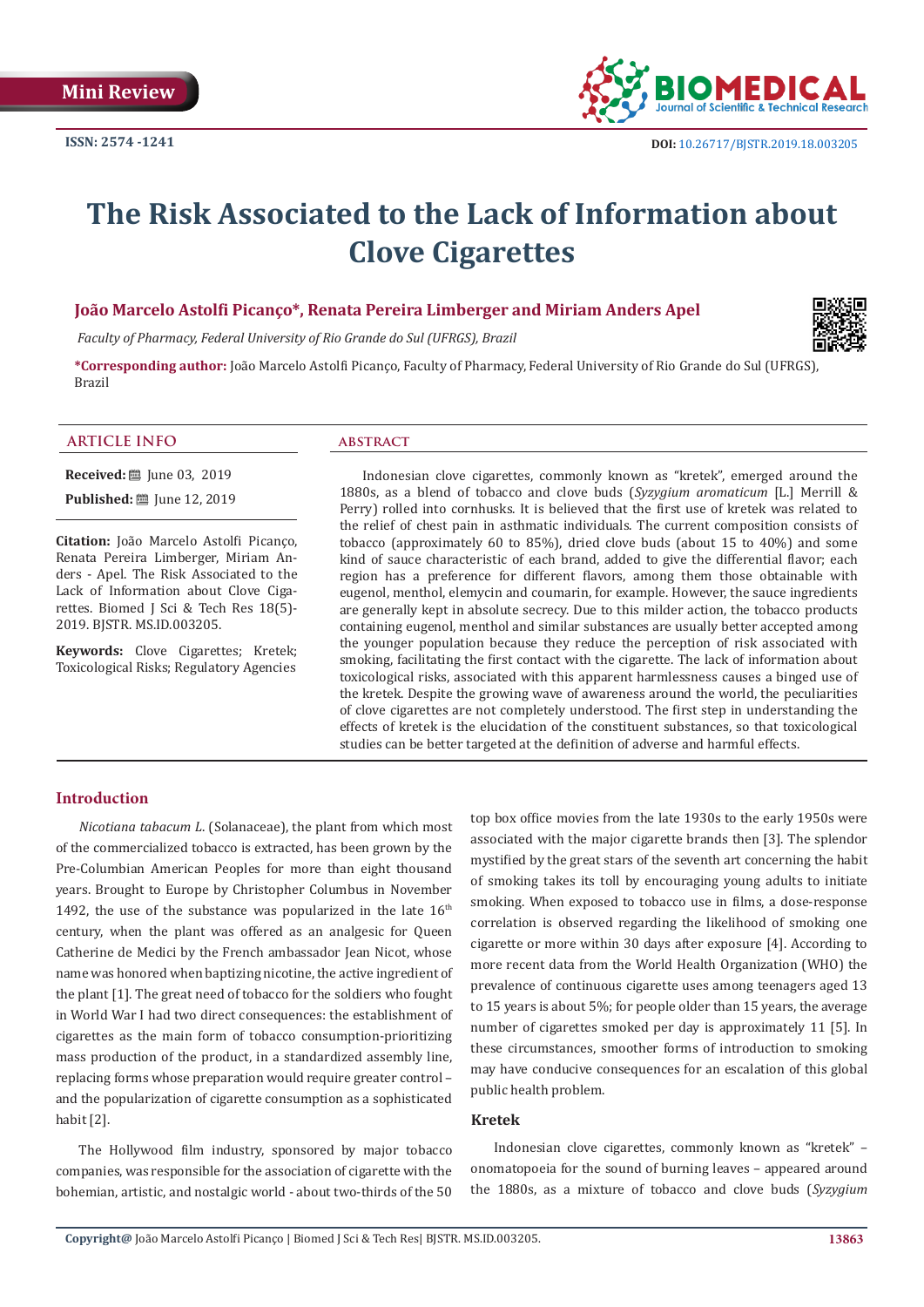*aromaticum* [L.] Merrill & Perry) rolled in a corn husk. It is believed that the first use of kretek has been related to the relief of chest pain in asthmatic individuals, since in Indonesia essential oils of cloves and other plants are used for analgesia – nowadays, the clove cigarettes are inserted in the smoking culture worldwide, as a form of getting high within the law, as a "legal high". At the first moment of establishment of the clove cigarette trade, the distribution was made in the local pharmacies close to the manufacturing sites; however, there is no scientific documentation supporting the pharmacological use of kretek [6,7]. The current composition consists of tobacco (approximately 60 to 85%) – usually Indonesian, although domestic products may be used depending on where it is prepared – dried clove buds (about 15 to 40%) and some kind of sauce characteristic of each brand added to give the differential flavor between them [7,8].

The sauce, or "saus" in Indonesian industry, is usually made taking into account the particularities of the place where the brand is marketed; it is known for example that in West Java province, people prefer spicy flavors, which can be obtained through menthol, elemycin and coumarin, for example. However, the seasoning ingredients are usually kept in absolute secrecy – only two to three employees know the exact composition of the kretek, depending on the brand [6]. One of the active ingredients that can be found in large quantities, both in clove leaves and buds, is eugenol, being the main secondary metabolite present in the plant [9,10]. It is known that eugenol has an antiseptic, anti-inflammatory and anesthetic action, and such effects have an influence in the consumption of cigarettes. Smoke containing eugenol has a soothing function that causes numbness in the pain receptors in the mouth and throat; this reduces the characteristic roughness of smoking. For this, the kreteks are commonly known as "trainer cigarettes" [7,11,12].

Due to this milder action, the tobacco products containing eugenol, menthol and similar substances are usually better accepted among the younger population because they reduce the perception of risk associated with smoking, facilitating the first contact with the cigarette [13]. Demographic studies on the population using alternative tobacco products demonstrate that young people who have never had prior contact with tobacco are more likely to use alternative tobacco regularly. Tobacco use is made less frequently, and users have fewer dependency symptoms; however, the amount of interactions with alternative tobacco products required to show dependence is significantly lower when compared to ordinary tobacco users, and despite the lower frequency, larger amounts of cigarettes are used by interaction [14].

#### **Regulations**

**Worldwide:** Regarding laws on the sale and consumption of tobacco products with additives, Canada pioneered. On June 4th, 2009, Bill C-32 was approved by the Canadian Parliament, adding to the Tobacco Act a ban on a list of substances to be added to cigarettes, among them menthol, sauces, herbs and spices [15]. The United States subsequently approved on June 22<sup>nd</sup>, 2009 the Public Law 111- 31, in addition to the Family Smoking Prevention and Tobacco Control Act; despite mentioning the clove specifically as a banned substance, menthol was off the list, leaving its use open for interpretation [16]. Since clove cigarettes make up a large part of Indonesia's GDP, the Javanese government entered in a dispute with the US government in the World Trade Organization, mainly because of the apparent bias regarding menthol. The law has been maintained and the US sales ban continues; however, the online purchase of international manufacturers is not regulated [17].

Through Directive 2014/40/EU of April 3rd, 2014, the Council and the European Parliament called on the Member States to prohibit the sale of tobacco products with "characteristic flavor" in which kreteks and menthol cigarettes may be included. Unlike US law, the directive does not apply only to cigarettes; the addition of flavor to electronic cigarettes is at the discretion of each Member State [18]. Australia does not have any law regarding the consumption and sale of tobacco with additives; however, it is important to note that the government of West Australia, the country's largest state, has maintained since April 2006 the Tobacco Products Control Act, which specifically mentions menthol and spices – placing the clove in this category – as permissible substances. This means that, although Canada is a pioneer in the restriction of substances, Australia has stepped up on legislations of any kind about kretek [19].

**Brazil:** Through the Resolution of the Collegiate Board of Directors (RDC No. 14) of March 15<sup>th</sup>, 2012, the maximum limits for tar, nicotine and carbon monoxide in the primary smoke of tobacco products were established by the National Health Surveillance Agency (ANVISA). In addition, the amendment also prohibits any type of additives, including sugars, sweeteners and flavorings, except for additives that are strictly used to recompose the original contents of tobacco leaves [20]. However, the National Confederation of Industries (CNI) filed a Direct Action of Unconstitutionality (ADI No. 4874) requesting the repeal of the paragraphs of the resolution concerning the use of additives, alleging that there is no evidence that these substances are harmful to health, reinforcing that ANVISA's regulatory competence only concerns substances that present a proven health risk [21]. The injunction was accepted on September 13<sup>th</sup>, 2013, suspending regulation until the Plenary's judgment [22]. In February 2018, the ADI was judged by the STF ministers and, by 6 votes to 5, the suspense injunction was overturned. After the publication of the Reclamation No. 32787 in December 2018, RDC No. 14/2012 became valid in national territory; however, taking into account that the decision does not have a binding effect, it opens a loophole so that the tobacco industry can take action in other spheres of public power, such as state courts [23].

#### **Conclusion**

Despite the growing wave of awareness around the world, the peculiarities of clove cigarettes are not completely understood. Due